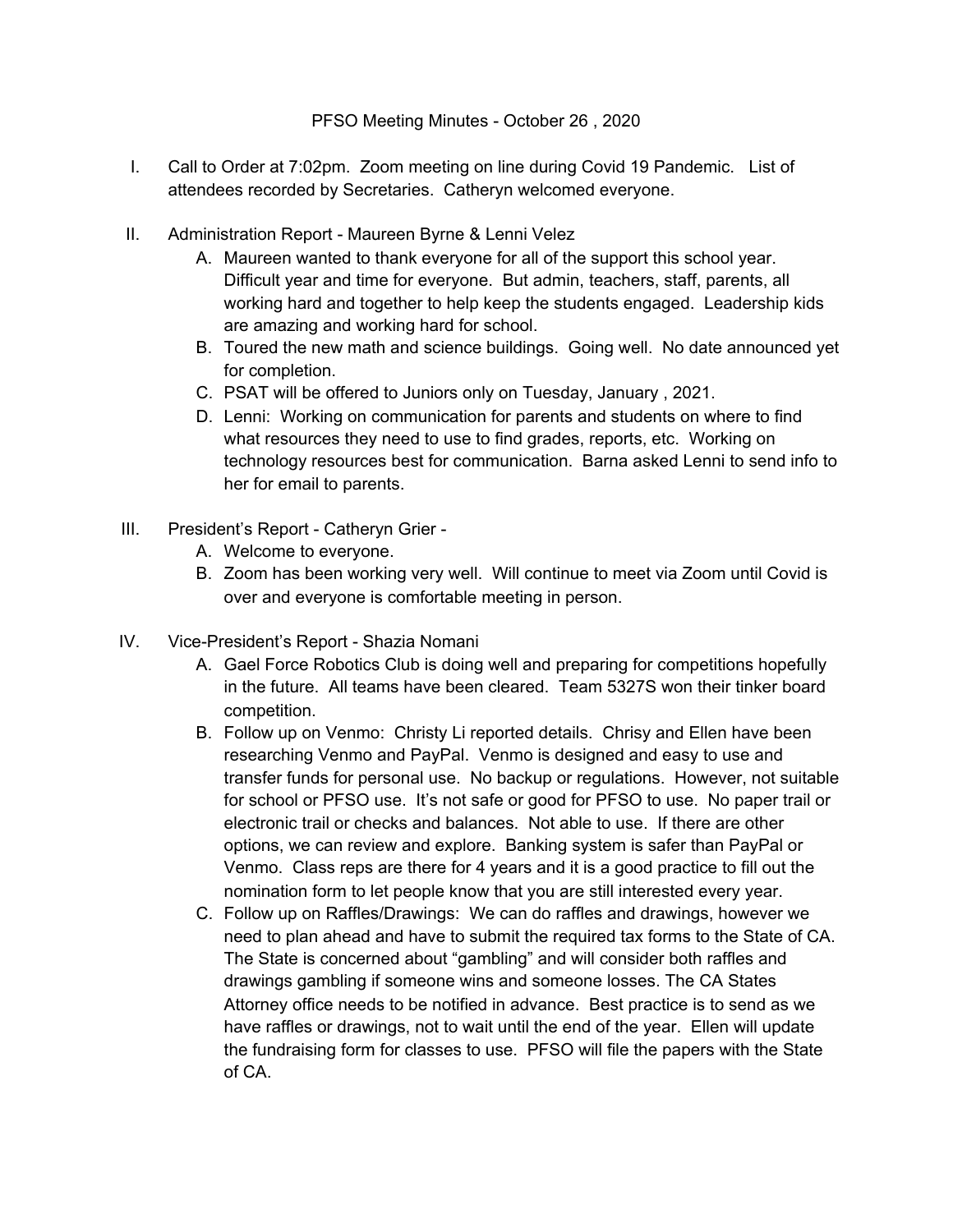- D. Attended the Superintendent's Zoom meeting. All present do not want to meet in person right now. Many school sites need help with science. District is looking into this idea.
- V. Secretary's Report Irene Padnos & Leslie Portugal A. **M1026201** Approval of September's minutes
- VI. Treasurer's Report/Financial Update Ellen Ladouceur & Christy Li
	- A. Reviewed monthly financials. Several fundraisers so far this year which have done well.
	- B. Thank you to Alissa for getting fingerprinted for the Senior Treasurer position.
	- C. Please use the PFSO Treasurer email address, not personal email.
- VII. ASB Report Michael D'Ambrosio with class officer Eddie Padnos
	- A. Report by Eddie Padnos: Over the weekend ,he attended the Tri-Valley Youth Leadership Summit with fellow students Acacia, Susu, Suvan, Trisha, Megan, Sidney, and Mr. Sbranti and it was great! We were able to hear what other Tri-Valley students and citizens believe is important now and for the future. Happy to report that every idea proposed in the meeting is something that Dublead has already been working on. For example, they discussed community outreach, diversity, and efficient transportation, so DHS is well ahead of the curve.
	- B. The outreach into our community has been great and there are multiple ways to get involved, and that is due to our new Dubleadership website which is now listing all of our clubs and activities, as well as, all of the work that our leadership houses have been putting out into our community. Our Intuition Student Leadership magazine came out and it gathered around 15,000 viewers. Thank you to PFSO for our contribution! Leadership also had their first Dub Talk student leadership talk show and interviewed the candidates running for Dublin Mayor. Red Ribbon week is this week and spirit days are planned for Tuesday through Thursday. Planning first virtual rally!
	- C. Acacia Tripplet paved the way with the Our Dublin campaign, where every DHS student was given the opportunity to pick up a free Dubversity t-shirt and she definitely made a huge impact on our city.
	- D. Recently begun advocating for safe and eco-friendly transportation in Dublin with our participation in the walk and roll week which took place last week.
	- E. ASB officers are currently in communications with different businesses such as SomiSomi, Uji Time, and Rockin Jump for a future Dublin High School event much like the Meadowlark Dairy event which was a great success! Blue and red Gael Cones were passed out completely free to Seniors and to everyone else from Dublin at a cost. There was a huge turnout! More participation from any of the other schools!
	- F. ASB is in communication with administration working out details on a fundraiser to allow students to paint parking spots in the student parking lot. Funds raised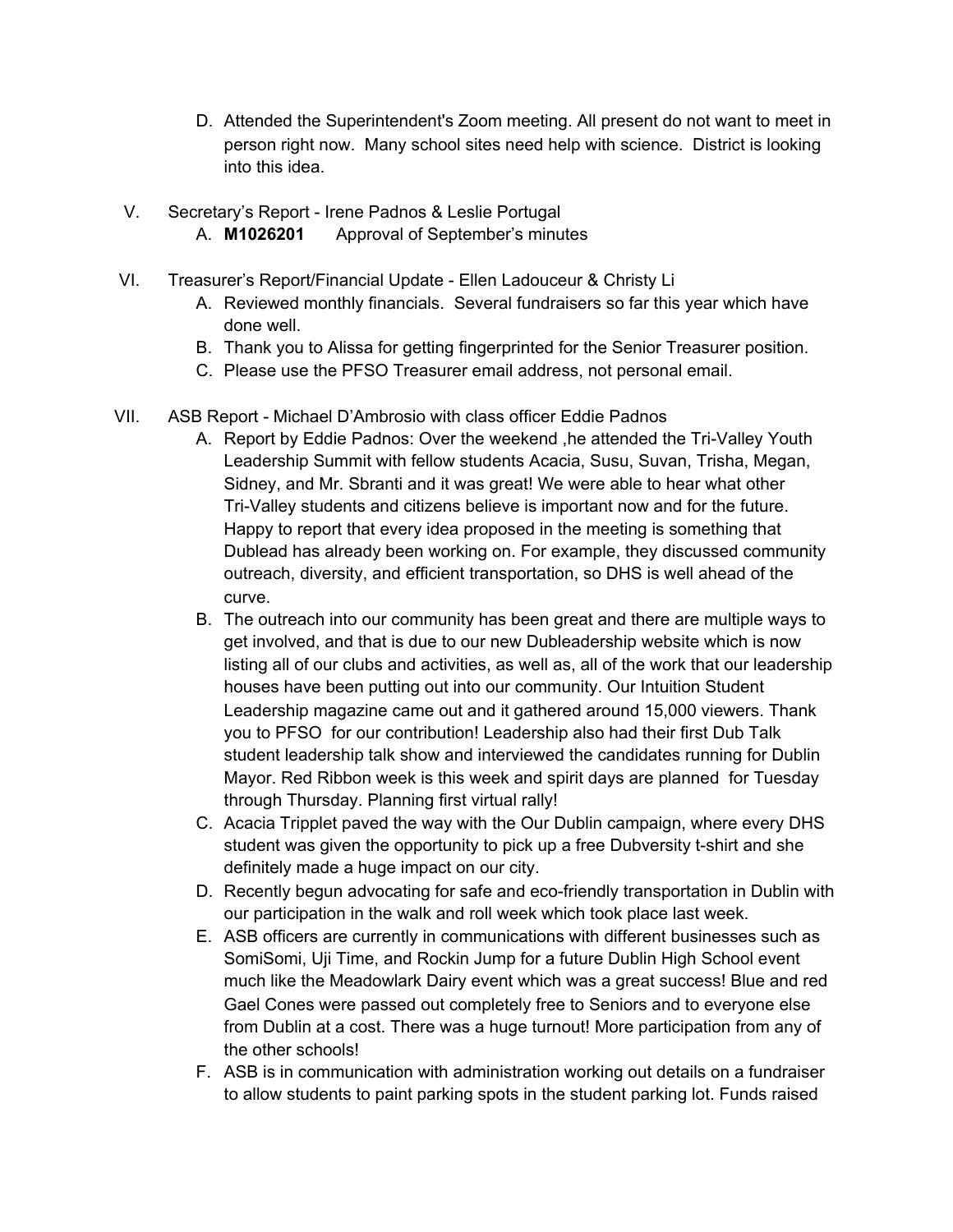will go to a chosen organization. He reached out to students from Cal High, Foothill, Amador, and DV and found that they have done something similar and used chalk to decorate. However, he is hoping to be able to paint parking spots to have more bright and beautiful pictures. This has never been done at Dublin High before.

- G. Mr D'Ambrosio: ASB runs leadership meetings on Monday. Students are very well prepared and professional. Eddie and the other ASB officers do a fantastic job running the meetings.
- H. New idea brought to Mr. D'Ambrosio by a Junior Class Officer. Idea is to hold a holiday tree lighting ceremony on campus to Dublin High's special big tree. Students currently researching the price of having a professional lighting company come to install the lights and also researching ideas on how to make this happen. Amazing idea for our community and school.

## VIII. Funding Requests -

A. Request and presentation made by Tim Sbranti on behalf of Athletics and Video Production. Through the Huddle Program, DHS would like the capability to live stream all athletic events and actually all events at DHS and even away game. Currently, athletic games are scheduled to start in January, however there will be little or no spectators. The capability to live stream will not only be very important during this Covid time, but also continue afterwards. It is an investment in students' futures to have quality film for college scouts and applications. The ability to live stream events will be a huge opportunity not only for athletics, but also other school events such as Band's field shows, Color Guard, Graduation, etc. It also will allow for a huge academic opportunity to students as announcers, producers, selling advertisements, graphic design, video design, etc. Thinking of creating a Remote Video Production class - we would be the only school in the area with this. Students will have the opportunity through this video production class to learn career technical skills. The Huddle live streaming program will be accessed on people's smartphones. They can watch live or get game updates. We would have a one time upfront cost of \$2,100 for mounted cameras on the sports field and \$2,600 for live streaming capabilities. Programming software will be updated free of charge. Athletics has had a tough year without any revenue stream. DHS Athletics already pay an annual fee to Huddle for several teams, this program will allow all teams to be able to utilize the Huddle program. In addition to the benefits for students, coaches and families, live streaming will allow for DHS to have sponsors with students creating graphic advertising. Requesting \$5,000 from PFSO for the Huddle's live streaming program. Tim will provide PFSO with invoices once paid.

**M1026202 -** Motion approved to give \$5,000 to DHS Athletics for purchase of Huddle live streaming program

IX. Class Reports - None